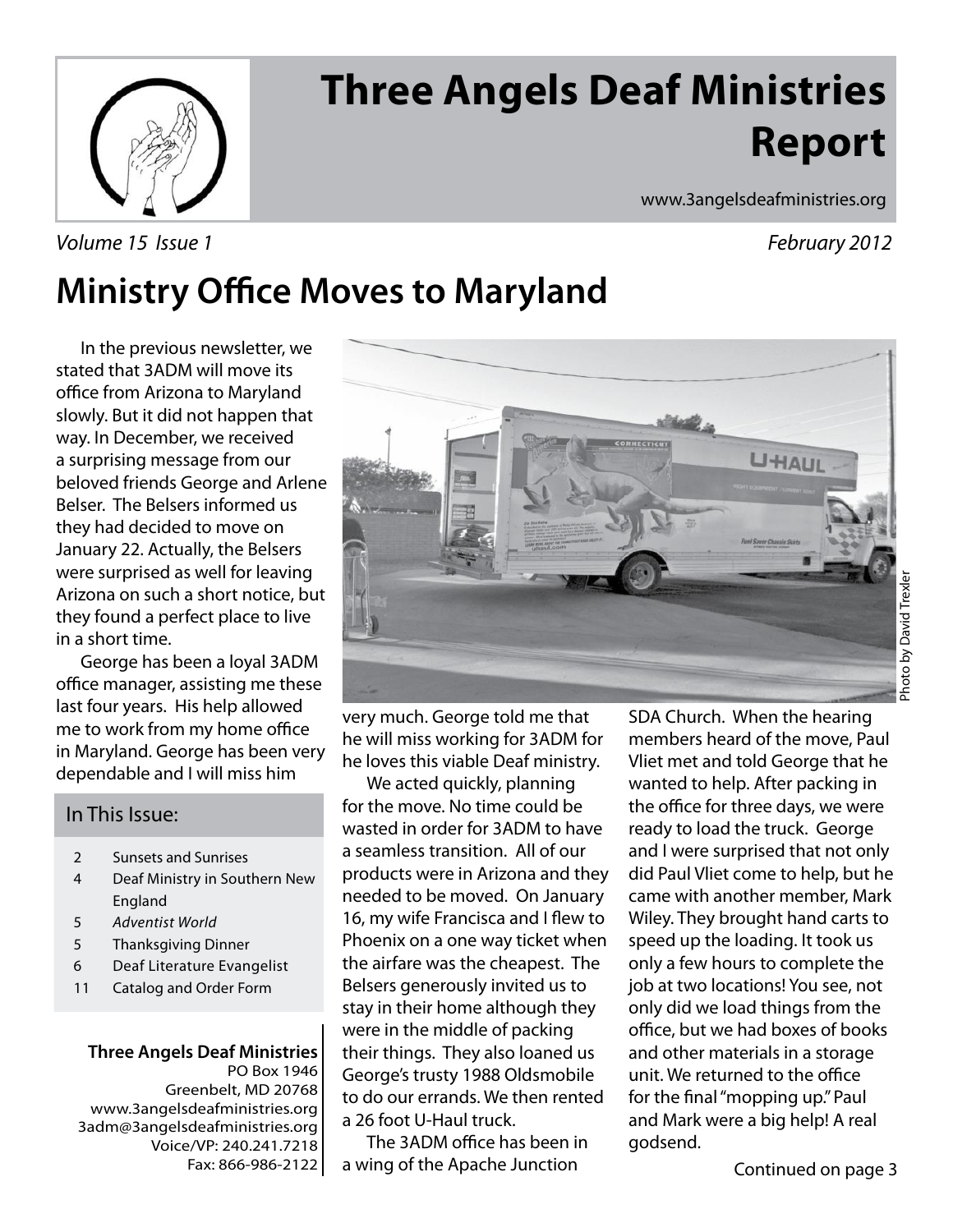### **From the Speaker: Sunsets and Sunrises**

One evening in Mesa, Arizona, while preparing for 3ADM's move to Maryland, we witnessed a beautiful, colorful sunset. Arizona is famous for such sunsets. The sunset was a symbol of the end of our time in Arizona. That sunset reminded my wife and I of our moving experiences during our 41 years of marriage. Actually, we moved 18 times in many different states.

 The opposite of sunset is sunrise. We think of sunrise as a new beginning: of our day, our life, or our new home. So now, 3ADM is experiencing a sunrise as the office moves to Maryland.

 Each time we move I get emotional as I looked back to the past. I remember good and bad times in the different places we called home. Some places were easy to leave. But leaving some other places was hard. I can not help but get emotional and have flashbacks of the past. Thanks to technology I can check on our old homes through Zillow and Google Map. I can look at the map in "satellite" mode and I can see the land and houses. I have wondered about the changes in the various areas. I found that a house we lived in Oregon is much different now from the time we lived there. Sometimes we have been tempted to go back and live there again.

 While driving 2,400 miles across the United States, we saw many rental trucks hauling cars. Other Americans are moving to different places. Why are so many moving all over the country, or perhaps just across town? The many reasons include: job relocation, job search, divorce, marriage, death, education, retirement, military transfer and a desire to move from the city to the country. For many countries in the world, I must add war as a reason as many people become war refugees.

 For some people moving can be adventurous and fun, but for others, moving is a sad and difficult. I remember my childhood well. I grew up in a military family that experienced many moves across the country. My brother and sister did not like it because they missed their friends whom they did not see again. I had mixed feelings about it. Yes, I missed my old friends, but I also gained new friends, as did as my brother and sister.

 My family and I moved eight times because of my dad's military duty. But, one of eight was for my education when we moved from Cheverly, Maryland to Riverside, California where I attended the school for the Deaf for the first time in my life. That was a turning point of my life educationally and socially.

 The Bible tells of God's people who were forced to move from Jerusalem to Babylon. "We were sitting by the rivers of Babylon. We cried when we remembered what



had happened to Zion" (Psalm 137:1, NIrV). These Jews cried because they might never return home. Jerusalem was destroyed. They were so attached to the place they loved.

 Moving is nothing new. Ever since the entrance of sin people have moved for many reasons. Some had to leave their gardens that would be harvested by invaders or new homeowners. Death disrupted many homes, causing those still living to sell and leave. We build up a home and then we move or die. It seems we are doing something for nothing.

 Good news! Jesus promises us a better home where we will never have to move again! We will be with Him and we will stay and enjoy what we have built forever.

 "I will create new heavens and a new earth. . . . My people will build houses and live in them. They will plant vineyards and eat their fruit. They will no longer build houses only to have others live in them. They will no longer plant crops only to have others eat them. My people will live to be as old as trees. My chosen ones will enjoy for a long time the things they have worked for. Their work will not be worthless anymore" (Isaiah 65:17, 21-23, NIrV).

 Jesus is coming again to bring us to our eternal home. "Do not let your hearts be troubled. Trust in God. Trust in me also. There are many rooms in my Father's house. If this were not true, I would have told you. I am going there to prepare a place for you. If I go and do that, I will come back. And I will take you to be with me. Then you will also be where I am" (John 14:1-3, NIrV).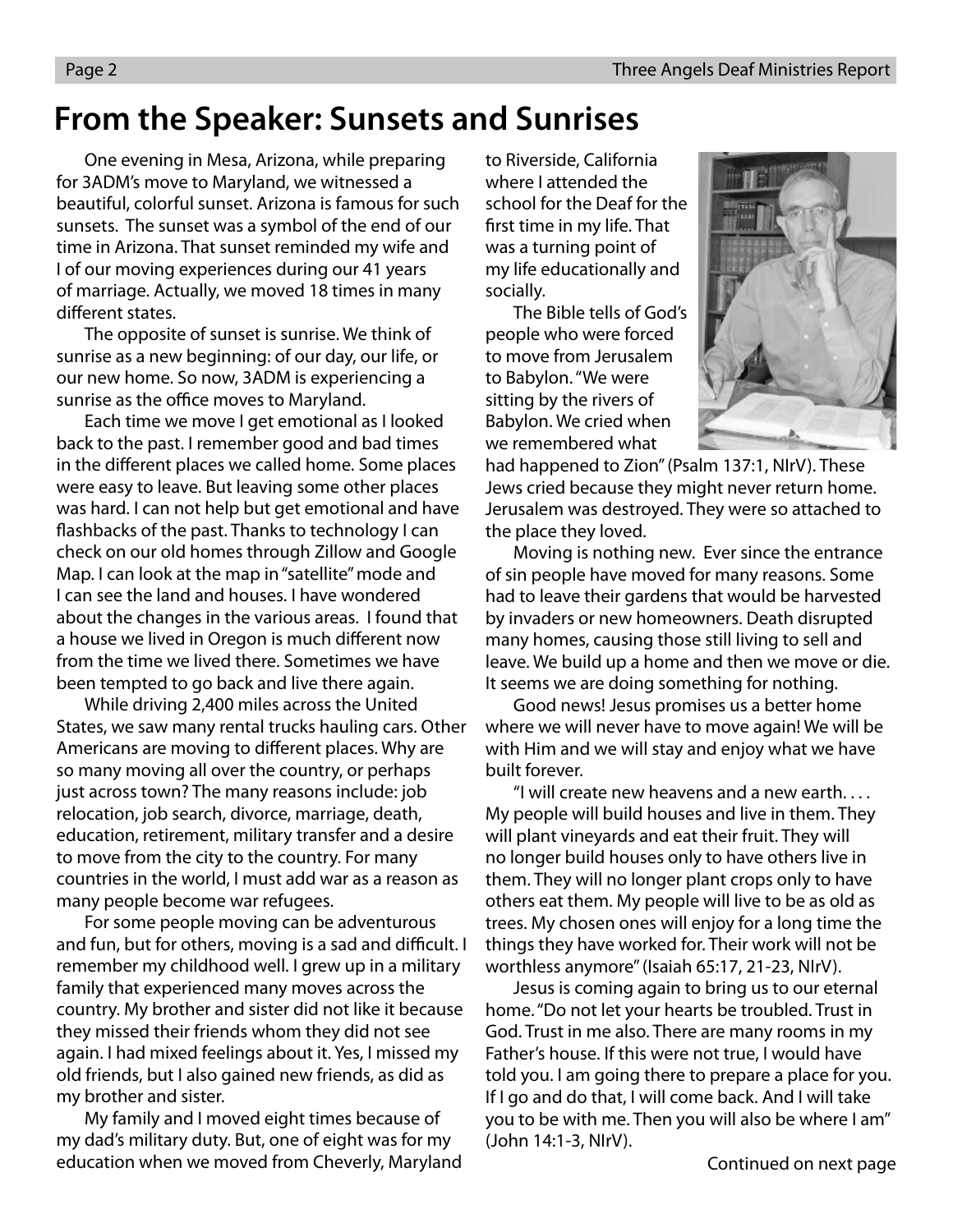## **Office Moved to Maryland, Continued**

 On Friday and Saturday night Francisca and I helped the Belsers with their packing. On Sabbath, 3ADM worshipped at the Apache Junction church for the last time. We had a very special time of fellowship there. 3ADM is very appreciative for the wonderful support that the Apache Junction church has shown this ministry and we will greatly miss them. Thank you, Apache Junction Church!

 Early Sunday morning, the 22nd, we slid into the truck seats and left for Maryland. I drove the truck all the way because it was not easy to drive it! Driving a big truck is not the same as driving a car, so Francisca felt it would be best to avoid driving it herself. On the first day we traveled more than 700 miles and stayed at Odessa, TX. Of course, we were tired from being on the road more than 13 hours. Then on the next day we arrived at Little Rock, AR more than 650 miles from Odessa. We traveled another 13 or so hours until we stopped at Bristol, VA for a night. Finally, on January 25th we arrived at home! The weather had



George Belser leads in the Sabbath School class discussion at the Apache Junction church. This was a bittersweet time with the Deaf class.

## **From the Speaker, Cont.**

 It is my prayer that you remain faithful to Jesus until the end. Then you will have full joy in your life. We will never depart again in heaven and the new earth! Let other Deaf people know the good news of the soon coming of Christ who has died to save us from the terrible price of sin. "Surely I am coming quickly." Amen. Even so, come, Lord Jesus!



Mike Wiley, Paul Vliet, and George Belser pose after packing the moving truck. With such teamwork, the job was quickly done.

been favorable the entire way.

 As we were nearing home, we were concerned about unloading the truck for there were some big things to carry. Francisca and I would have much difficulty moving some items. We had friends who could help, but they had to be at work. Plus, we needed to move some things into storage which had no light. We were surprised again by God's plan. When I maneuvered the truck to park on our driveway, our Deaf neighbor was out walking his dog. He wondered what was going on, thinking we might be moving out. I explained to him what we were doing and then he walked away. As soon as I finally parked the truck as it was difficult to do, our Deaf friend came back and told us that his son can help us! We did not even ask for help. Our friend himself had surgery on his toe so he could not help, but his son could. His son was yet another godsend, assisting us in unloading at my home and at the storage unit.

 At this time, we have not found a suitable place for the new 3ADM office, but we are looking around. For now, we have converted our basement into a stock and shipping room. We also rearranged our office to accommodate 3ADM's furniture and equipment.

 In closing, the Lord was indeed watching over us and provided us with what we needed. We want to thank you for your prayers for God's protection and guidance.

Speaker/Director David M. Trexler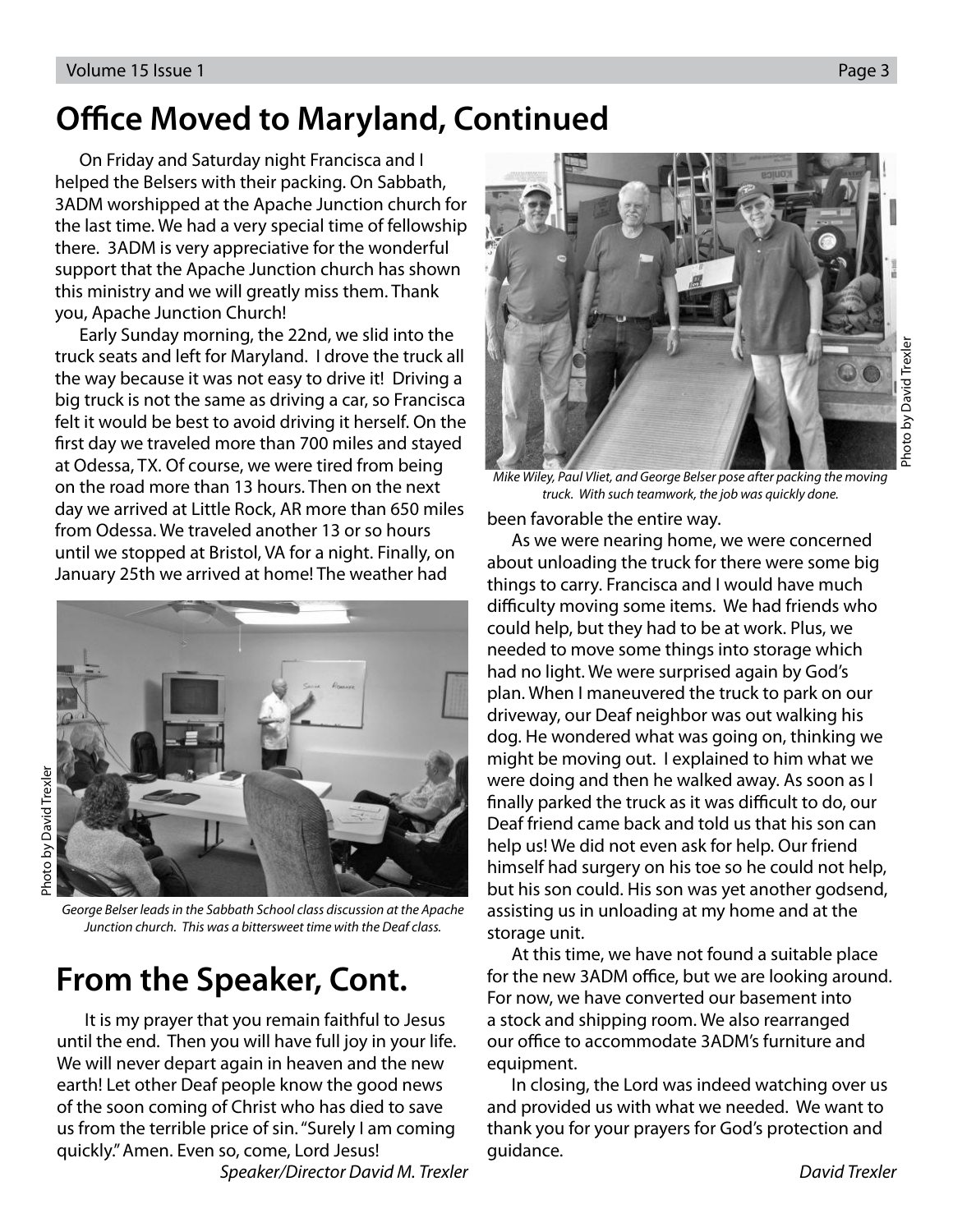## **Deaf Ministry in Southern New England**

Our D.E.A.F. (Deaf Everywhere Are Family) Monthly Deaf church group has had another wonderful year with consistent growth of new Deaf visitors and members.

Last March we hosted a D.E.A.F. weekend at the Northboro, Massachusetts church. We invited Chuck McGehee, a Deaf lay-leader in the Portland, Oregon area to come preach to our group. Also on Sabbath morning, Chuck preached to the church congregation (hearing and Deaf).

In August, we held our annual D.E.A.F. camp at Camp Cherokee in Lake Saranac, New York with 50 people attending. That number was almost double to the year before, praise God!

2012 is going to be a busy, exciting year for D.E.A.F.! We plan on having two D.E.A.F. weekends in 2012. The most exciting plan for 2012 is our annual D.E.A.F. camp which will be held in Groton, Massachusetts August 30 - September 3. Stay tuned for more information about this camp.

We meet monthly in local churches where Deaf member(s) go to. The church services are interpreted in ASL, after which we have a potluck. Then in the afternoon, we study the Bible together. I always look forward to any of the D.E.A.F. events as we have a wonderful group. When we meet each month, an average of about 15 people come together for Christian fellowship, worship services (interpreted), and studying God's Word together. They come from all around southern New England,

## **Speaker/Director's Schedule**

- February 6 20 —Kenya, Africa
- March 17 —Orlando, FL (DeafNation Expo)
- March 31 —Dallas, TX (DeafNation Expo)
- April 1 —Lewisville, TX SDA Church
- April 14 —Atlanta, GA (DeafNation Expo)
- April 21 —Denver, CO (DeafNation Expo)
- May 5 —Pomona, CA (DeafNation Expo)

\*Please contact 3ADM if interested in having David Trexler as a speaker.



The Southern New England D.E.A.F. in October, 2011. They had a wonderful day studying together at Cape Cod, Massachusetts. They then went to the beach to enjoy a leisure walk and enjoyed a lovely sunset to end the Sabbath.

including Massachusetts, Connecticut and Rhode Island. Almost every month we receive new visitors and often they desire to join our group which is wonderful.

Jessica McGowan is the Southern New England Conference Deaf Ministry Leader. She creates flyers with information about upcoming D.E.A.F. events and we hand them out to the group. We encourage the group to pass out the flyers to their friends and people they meet. I find this method to work very well as it helps bring people to our church.

Please join us in prayers that God blesses our D.E.A.F. group as we plan our 2012 activities and D.E.A.F. Christian fellowship.

#### Amanda Colgan

(Editor's Note: We are thrilled with the growth in the Southern New England area. The Deaf members are highly active in sharing their faith. Also, some hearing members, such as Jessica McGowan, have been most supportive. They have truly been working as a team.)

### **New 3ADM Contact Information**

 Three Angels Deaf Ministries PO Box 1946 Greenbelt, MD 20768 240-241-7218 www.3angelsdeafministries.org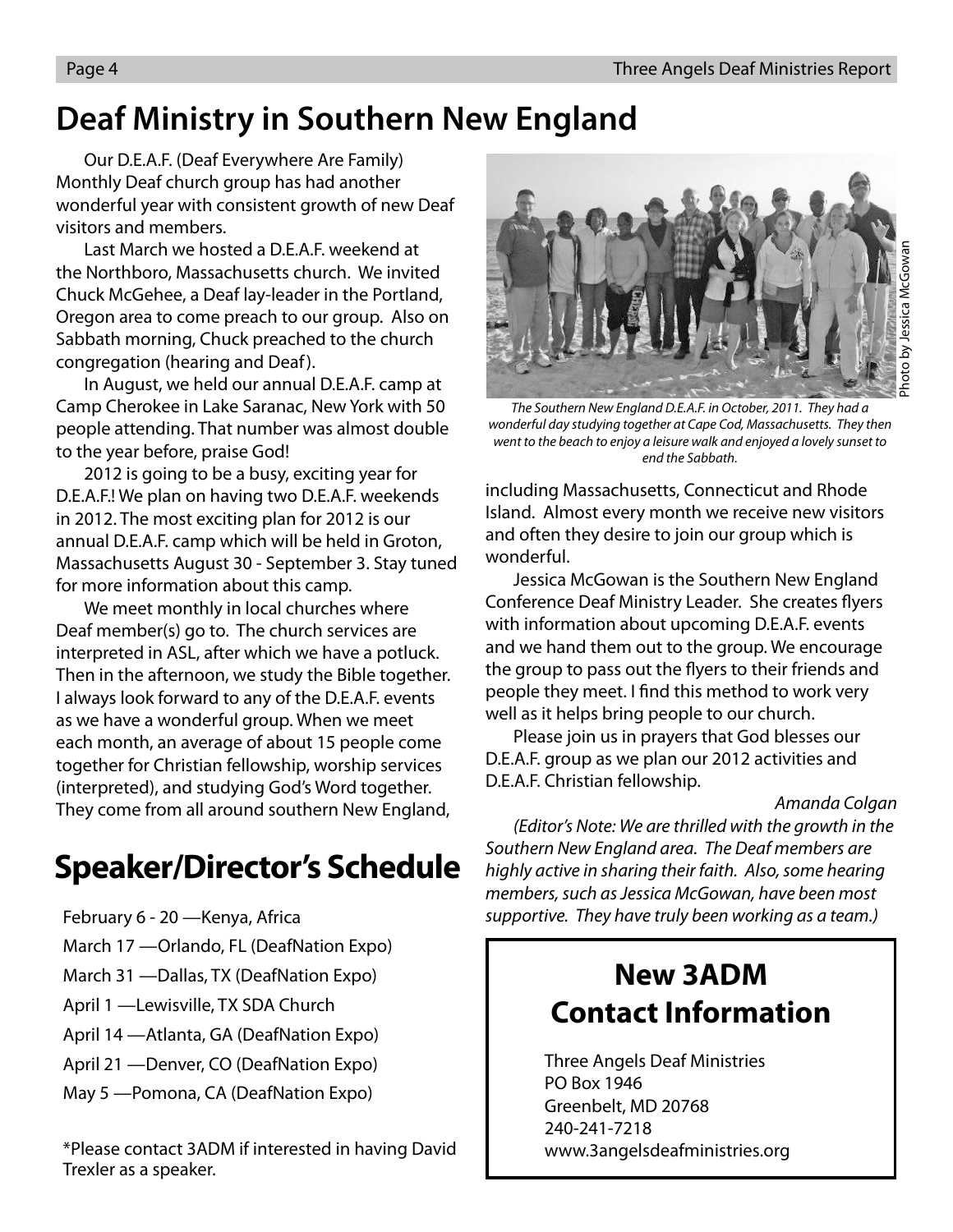## **Deaf Ministry Featured in Magazine**

The Adventist World magazine featured Deaf ministry in its recent February 2012 issue as the cover story. The article was written by Dr. Larry Evans who consulted with Deaf ministry leaders to ensure that his information was correct.

For Deaf ministry, the printing of such an article is exciting. This was an unusual opportunity to bring attention to so many church members around the world to the need for Deaf ministry within the Adventist church.

The Adventist World magazine is an international magazine for Adventist members. It is printed in seven languages: English, French, Spanish, German, Korean, Portuguese, and Bahasa (Indonesian). The global circulation for the magazine is 1.5 million total. It is also available for viewing online in twelve languages. How thrilling to know that this article was shared with 1.5 million Adventist homes around the world! This does not include numbers of those who read the magazine online.

Dr. Larry Evans is an associate director of Stewardship Ministries of the General Conference of Seventhday Adventists. He also serves as the General Conference liaison for International Deaf Ministries. In addition, he is a member of North



American Division's Deaf Ministries Committee in an ex officio capacity.

As this newsletter is being written, 3ADM speaker/director David Trexler is in the country Kenya in Africa with Dr. Larry Evans, visiting with Deaf members there. The next 3ADM newsletter will share a report of their experience meeting our brothers and sisters.

## **Tennessee Deaf Church Hosts Thanksgiving Dinner**

A vegetarian Thanksgiving Dinner was provided for the local Deaf community. A total of 58 individuals came to our church for the free food on Sunday, November 13, 2011. About half were nonmembers. Before the meal, I opened by reading the verse of 1 Thessalonians 5:18. I explained that we need to remember to always give thanks. I added a personal story of how much I thanked God for delivering me from being stuck 20 miles from home when I was a teenager. Joan Ceeto then signed a beautiful song. Next, Gordon Meis told us a short history of how Thanksgiving began. After that, Winston Stephens blessed the food.

I pray that we will continue to develop a stronger relationship with the Deaf. We are also planning on giving cooking classes and health seminars to the local Deaf community.

Pastor Jeff Jordan - Tennessee (Editor's Note: This Dinner was a great way to break the ice and make friends with Deaf in the community.)

## **Summer Camp Meeting Schedule**

#### **Western Deaf Camp Meeting**

 $\overline{\phantom{a}}$ 

 Days Creek, Oregon - July15-22, 2012 Contact Chuck McGehee: chucktrades@gmail.com

#### **Deaf Young Adults for Christ**

 Days Creek, Oregon - July 18-22, 2012 (With Western Deaf Camp Meeting) Contact Amanda Colgan: agtsully@gmail.com

#### **Southern Deaf Fellowship Deaf Camp Meeting**

 Crandall, Georgia - August 8-12, 2012 Contact Pastor Jeff Jordan: jwjordan@gccsda.org

#### **D.E.A.F. SNEC Camp**

 Groton, Massachusetts (new location) August 30 - September 3, 2012 Contact Jessica McGowan: snecdeaf@gmail.com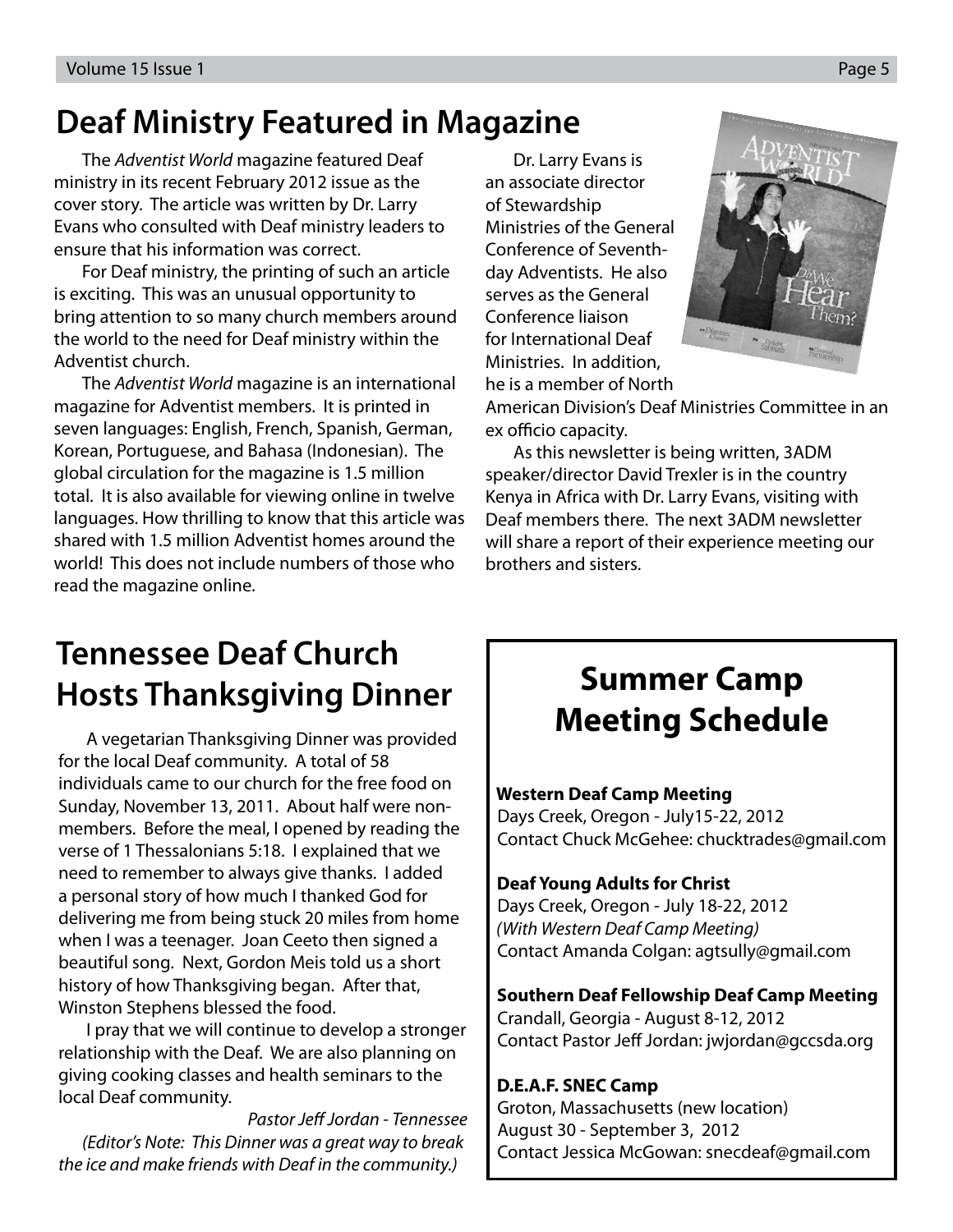### **Trexler to Visit Dallas Deaf**

David Trexler will be speaking to Deaf Adventist members at the Lewisville Seventh-day Adventist Church north of the Dallas/Fort Worth metro area on April 1, 2012. Francisca Trexler and Esther Doss will also be joining him for the visit. Those living in the area are invited to come meet with them.

The 3ADM staff will be in the Dallas. Texas area due to the DeafNation Expo scheduled to be held on March 31.

For more information contact: 3adm@3angelsdeafministries.org

## **Letters in Our Mailbox**

#### **Sermon DVDs**

"I want to thank you for keep sending me the deaf videos. I pray for your mission work."

New York

"I really enjoy the sermon DVD each month. I learn more from sermon DVDs than at church. I have no interpreter at my church."

Virginia

#### **3ADM Newsletter**

"I have to inform you that I received the newsletter and the pictures in it from 3ADM yesterday. I really enjoyed reading and some pictures. I saw the pictures of deaf SDA people together and it made me cry because I feel so lonely and I don't have deaf SDA [fellowship]. I wish I could join with them and make new friends and learn more about God's Word. I love and care for God so much. I love the Bible also. I need to have [fellowship] with deaf SDA people. "

Colorado

#### **3ADM Board of Directors**

Bruce Buzzell, Chairperson Paul Kelly, Vice-Chairperson Catherine Ingram, Treasurer Beth Dobson, Secretary Marvin Budd Neil Davidson **Alfred Griffith** Elaina Mathisen Chuck McGehee Julius Vold

#### **3ADM Staff**

David M. Trexler Speaker/Director Esther M. Doss Public Relations & Development Francisca Trexler Bible School Director/Chaplain

## **Deaf Literature Evangelist**

The Visitor's September 2011 issue contained an article written by Dan Jensen about a Deaf man. We wanted to share this with you:

Being a literature evangelist requires a unique skill set: someone who is very comfortable with people, can regularly take rejection and has a passion to keep going no matter what the circumstances. Lee Roy McKinney, a Radford (Va.) church member, has all three.

"Even though he is deaf, he won't stop trying to win souls for Jesus," comments Rhonda Poff, his daughter. "For more than 45 years, he has been going door to door selling everything from small paperback editions of Steps to Christ to books like The Great Controversy."

McKinney uses flashcards to explain his work and a notebook to write out answers to questions. He also gives away small tracts and Bible correspondence cards to almost everyone he meets. He is not afraid to approach anyone. "Only in heaven will we know how many people he has reached through the wonderful ministry of literature evangelism," adds Poff.

McKinney's testimony is simple: "There are many blessings in working for God. I want to give this wonderful truth to everyone. Jesus will come soon and I want to help finish the work."

The Visitor is a magazine published by the Potomac Conference based in Virginia.

#### **Don't forget to visit our website: www.3angelsdeafministries.org**

#### **Donations**

#### **In Memory of...**

Sylvia House by Marshall House Denise Thompson by Eva Thompson

#### **In Honor of...**

Marvin Budd by Luis Leonor Herbert Smith by Charlotte Porter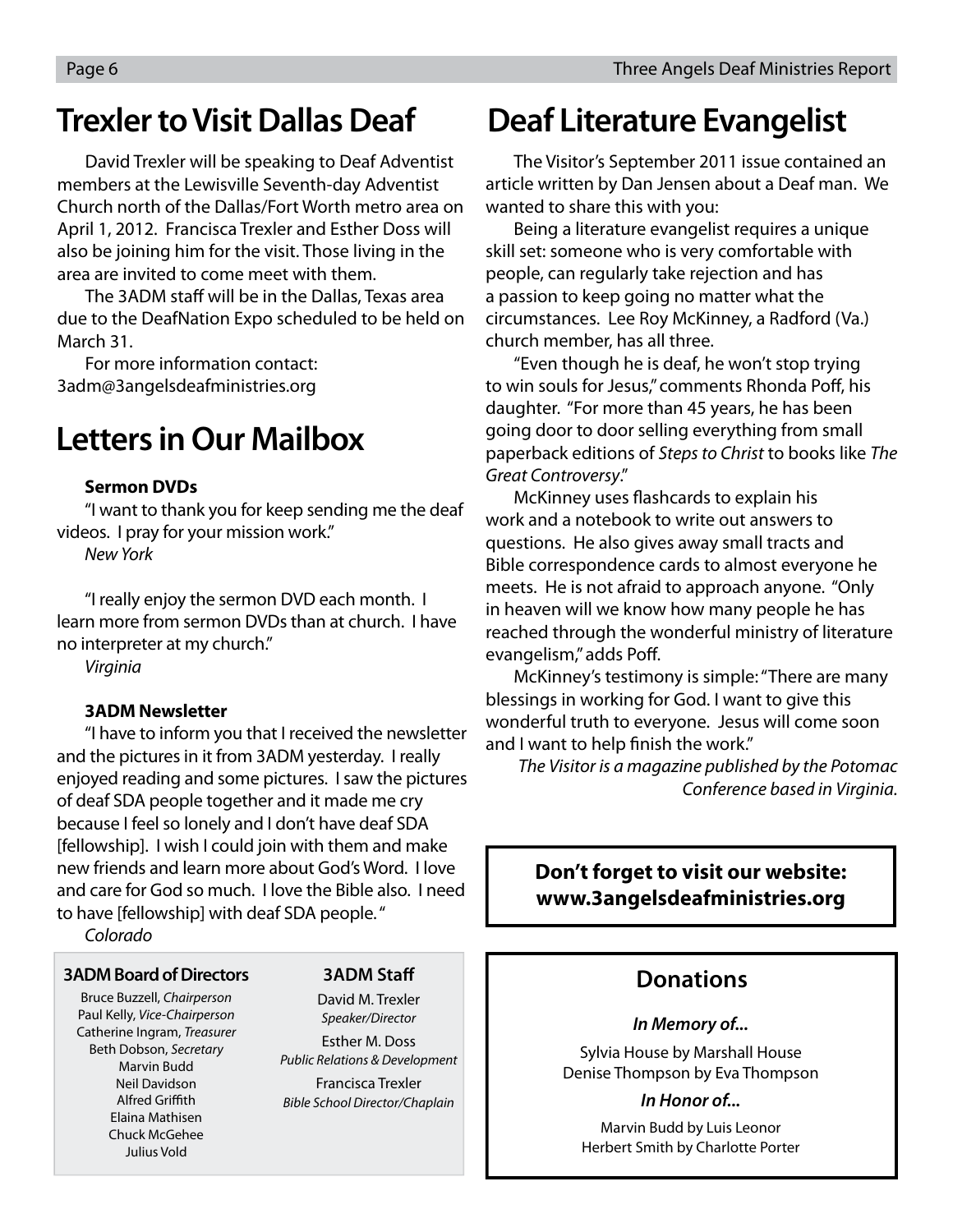## **3ADM Catalog -- All prices include USA shipping**

| <b>AMAZING BIBLE TRUTHS SERIES (7 DVDs)</b><br>A set of DVDs covering 14 Bible topics in ASL by<br>Francisca Trexler. (No voice)                                 | $$65.00$ | <b>CAN YOU HEAR US?</b> (Booklet - 10 copies)<br>A quick reference guide to Deaf Ministry.<br>Order extra copies to share with others! | \$10.00 |
|------------------------------------------------------------------------------------------------------------------------------------------------------------------|----------|----------------------------------------------------------------------------------------------------------------------------------------|---------|
| THE REVELATION OF JESUS CHRIST VIDEO SERIES<br><b>VHS Price \$40.00</b><br>DVD Price \$90.00                                                                     |          | <b>MARGIE ASKS WHY, EASY READING EDITION</b><br>A fascinating book about the battle between God<br>and Satan.                          | \$7.00  |
| A set of 13 VHS or DVD videos in ASL by Pastor<br>David Trexler. Includes study notes. (With voice)                                                              |          | <b>STEPS TO CHRIST, EASY READING EDITION</b><br>A book that leads us to a better relationship with Jesus.                              | \$7.00  |
| <b>SIGNS OF GOD'S LOVE #1 DVD</b><br>Salvation and God's Love                                                                                                    | \$5.00   | THE STORY OF REDEMPTION, EASY READING<br>Tells how sin began and how Jesus will save His                                               | \$7.00  |
| <b>SIGNS OF GOD'S LOVE #2 DVD</b><br>What Happens when you Die?                                                                                                  | \$5.00   | people from sin & eternal death.                                                                                                       |         |
| SIGNS OF GOD'S LOVE #3 DVD                                                                                                                                       | \$5.00   | <b>NIrV BIBLE</b> (Hard Cover)                                                                                                         | \$15.00 |
| God's Law of Love                                                                                                                                                |          | <b>EASY-READING BAPTISMAL STUDIES</b><br>28 fundamental beliefs studies for baptismal candidates.                                      | \$20.00 |
| SIGNS OF GOD'S LOVE #4 DVD<br>The Sabbath                                                                                                                        | \$5.00   | <b>SIGN LANGUAGE COLORING BOOKS</b><br>A set of 3 coloring books: Creation, Moses, and Jesus.                                          | \$8.00  |
| <b>BIBLE ADVENTURES DVD</b>                                                                                                                                      | \$12.00  |                                                                                                                                        |         |
| Eight Bible stories for children in sign language                                                                                                                |          | <b>ASL DVD LEARNING SYSTEM (DVD)</b><br>Includes 2 DVDs: "Getting Started in Signing" and "                                            | \$35.00 |
| <b>OUR WORLD A THEATER IN GOD'S UNIVERSE (DVD)</b><br>The full story of the battle between God and Satan.                                                        | \$5.00   | Say It With Signing."                                                                                                                  |         |
| <b>KEEPERS OF THE FLAME SERIES (2 DVDs)</b><br>This 8-part series covers the history of the Christian<br>church, as well as the history of the Adventist church. | \$45.00  | <b>ASL DVD DICTIONARY (DVD)</b><br>Over 700 signs with photo illustration of sign<br>(e.g. picture of "shoes").                        | \$23.00 |
| (ENGLISH SUBTITLES)                                                                                                                                              |          | <b>ASL DVD COMBO (DVD)</b>                                                                                                             | \$55.00 |
| THE FINAL EVENTS OF BIBLE PROPHECY (DVD)<br>In Hard Case                                                                                                         | \$12.00  | ASL DVD Learning System and ASL DVD Dictionary.<br>Save \$3.                                                                           |         |
| In Paper Sleeve \$5.00<br>A 43-minute documentary about what the<br>Bible says about the last days of earth history.<br>(ENGLISH SUBTITLES)                      |          | <b>CD-ROM: HYPERSIGN INTERACTIVE DICTIONARY OF ASL</b><br>(CD-ROM)<br>Full-motion video; age specific vocabulary.                      | \$25.00 |
| <b>THE SEVENTH DAY (5 DVDs)</b><br>The history of the Sabbath. (CLOSED CAPTIONED)                                                                                | \$75.00  | <b>ASL FINGERSPELLING LESSONS (VHS)</b>                                                                                                | \$8.00  |

| <b>Product Name</b>           |  |                                                      | Quantity                                             | Price | Subtotal |
|-------------------------------|--|------------------------------------------------------|------------------------------------------------------|-------|----------|
|                               |  |                                                      |                                                      |       |          |
|                               |  |                                                      |                                                      |       |          |
|                               |  |                                                      |                                                      |       |          |
|                               |  |                                                      |                                                      |       |          |
|                               |  |                                                      |                                                      | Total |          |
| <b>Name</b><br><b>Address</b> |  |                                                      | Please make your check or<br>money order payable to: |       |          |
| City<br><b>State</b><br>Zip   |  | <b>Three Angels Deaf Ministries</b><br>P.O. Box 1946 |                                                      |       |          |

**Greenbelt, MD 20768**

**\*\* Please print. Contact us for orders outside the USA for shipping costs.**